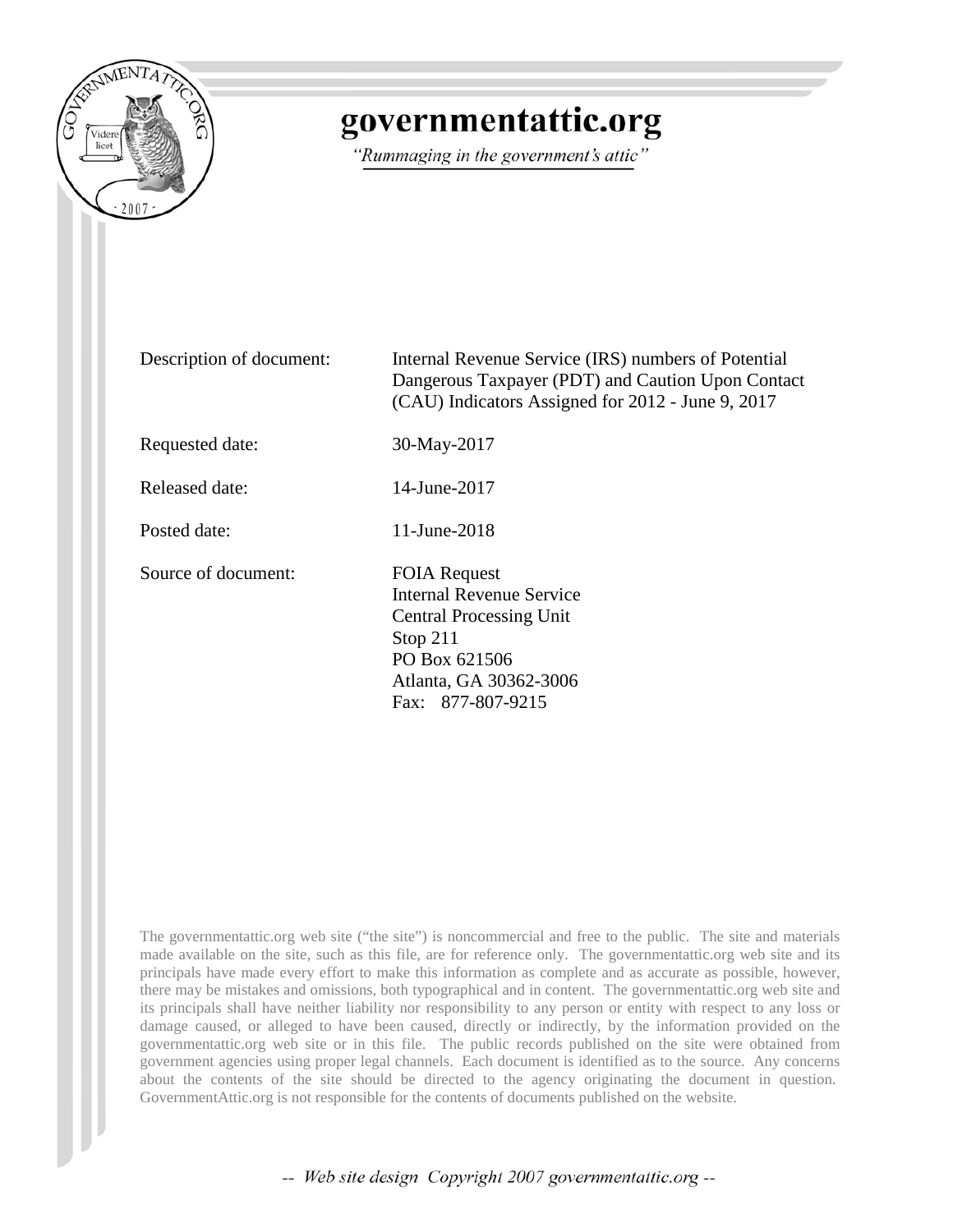

## **DEPARTMENT OF THE TREASURY INTERNAL REVENUE SERVICE WASHINGTON, DC 20224**

June 14, 2017

This is a final response to your Freedom of Information Act (FOIA) request dated May 30, 2017 that we received on June 5, 2017.

You asked for documents that provide the statistics on the number of PDT (Potentially Dangerous Taxpayers) and CAU (Caution Upon Contact) individuals each year - IRS documents that provide statistics for the last few years. I am enclosing a copy of the requested records consisting of one page. This is a full grant of your request.

You may contact our FOIA Public Liaison, Ronald Mele, to discuss your request at:

Internal Revenue Service Disclosure Manager Office 1 135 High St Stop 106 Hartford CT 06103 Telephone Number: 860-594-9009.

The FOIA Public Liaison responds to FOIA and Privacy Act requests for copies of documents maintained by the IRS. There is no provision in either Act to resolve tax, collection, or processing issues and our staff is not trained to answer questions regarding those issues. If you need assistance with tax related issues you may call the IRS tofffree number at 1-800-829-1040.

If you have any questions please call me, Tax Law Specialist, Francisca N Eyetsemitan ID# 1000591343, at 617-316-2271 or write to: Internal Revenue Service, Centralized Processing Unit - Stop 211, P.O. Box 621506, Atlanta, GA 30362. Please refer to case number F17157-0024.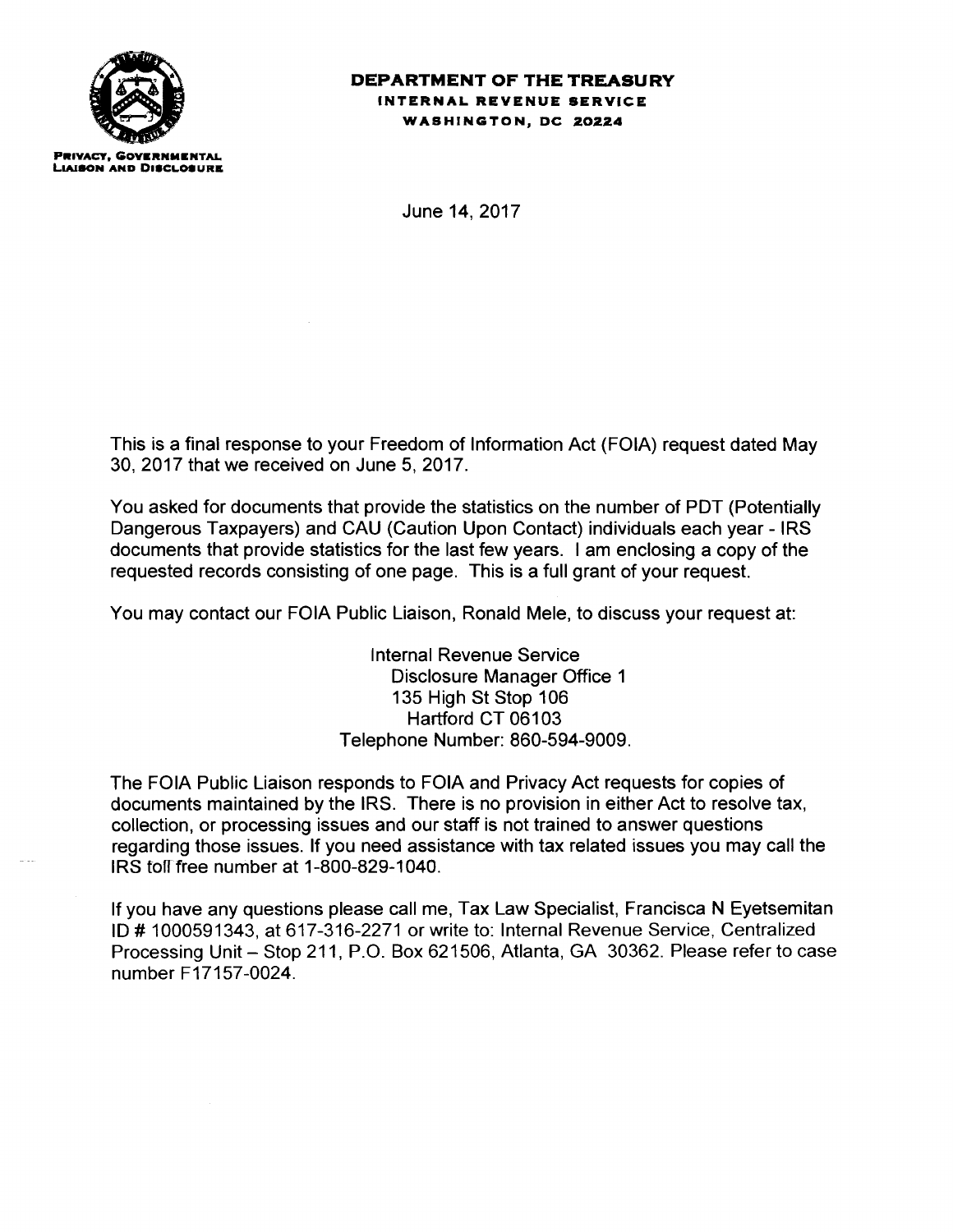Sincerely,

-Francis Sphender

Francisca N Eyetsemitan<br>Tax Law Specialist<br>Disclosure Office 01

Enclosures **Responsive Document** 

 $\sim$